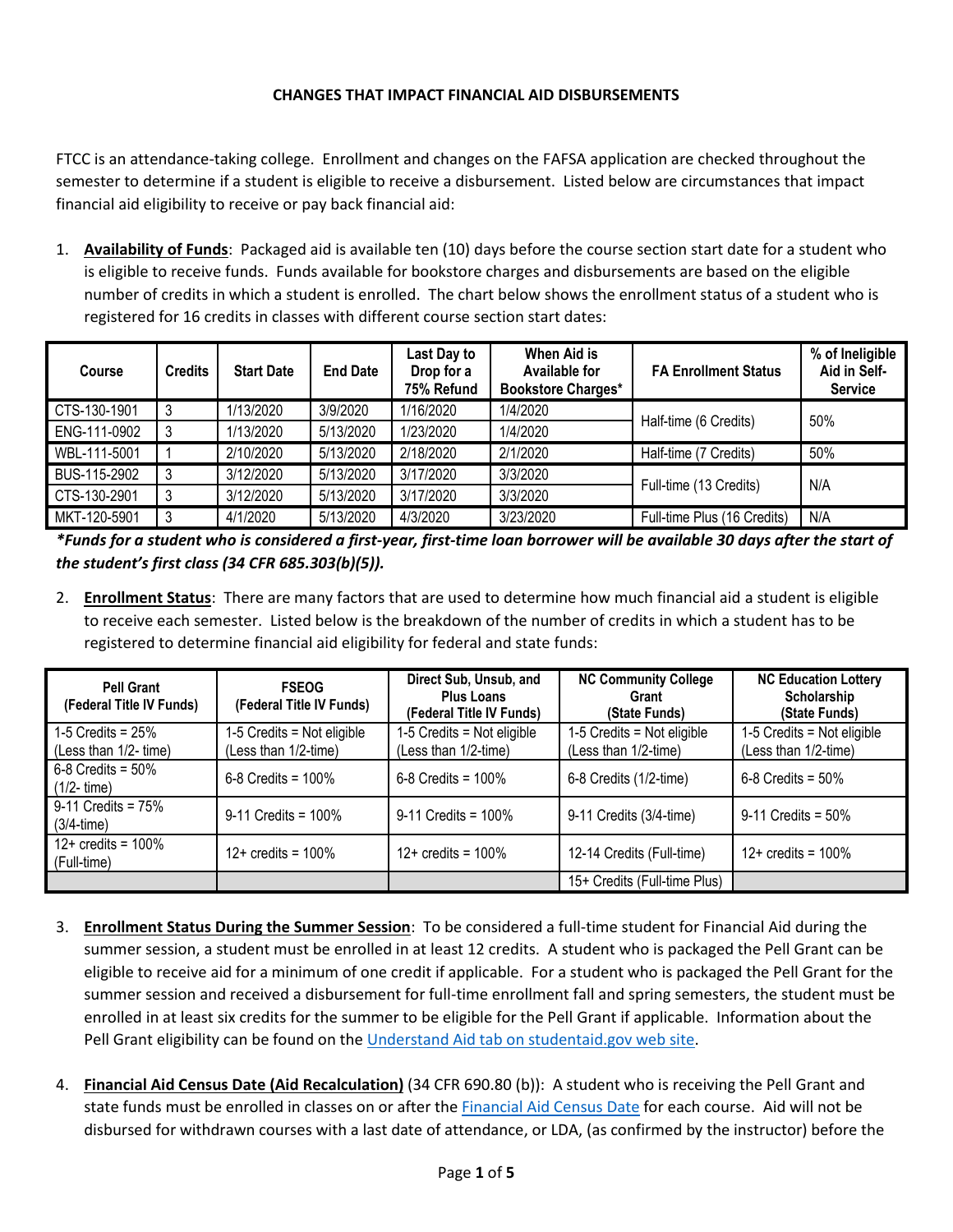Financial Aid Census Date. A student's enrollment is reviewed during each disbursement period throughout the term. Enrollment for a student who is registered for courses with different Financial Aid Census Dates is calculated on each Financial Aid Census Date.

If a student was eligible to receive a disbursement and was later withdrawn from classes, the student's last date of attendance must be on or after the Financial Aid Census Date to be eligible to receive the disbursement. If the student's last date of attendance is before the Financial Aid Census Date **AND** the student's enrollment status decreases, the student must return the amount owed. The Financial Aid Census Dates are listed on the [Financial Aid](https://www.faytechcc.edu/financial-aid/#sts=Financial%20Aid%20Disbursement%20-%20Important%20Dates,%20Deadlines,%20and%20Information)  [Disbursement Dates and Schedule.](https://www.faytechcc.edu/financial-aid/#sts=Financial%20Aid%20Disbursement%20-%20Important%20Dates,%20Deadlines,%20and%20Information) See the chart below for an example:

| <b>Course</b> | <b>Credits</b> | <b>Start</b><br><b>Date</b> | <b>End Date</b> | Last Day<br>to Drop | <b>Enrollment</b><br><b>Status</b> | Last<br><b>Attend</b><br>Date (LDA) | <b>FA Census</b><br><b>Date</b> | <b>FA Enrollment</b><br><b>Status</b> | <b>Note</b>             |
|---------------|----------------|-----------------------------|-----------------|---------------------|------------------------------------|-------------------------------------|---------------------------------|---------------------------------------|-------------------------|
| CTS-130-1901  | 3              | 1/13/2020                   | 3/9/2020        | 1/16/2020           | <b>Withdrawn</b>                   | 1/20/2020                           | 1/31/2020                       | Less-than Half-                       | LDA before              |
| ENG-111-0902  | 3              | 1/13/2020                   | 5/13/2020       | 1/23/2020           | Enrolled                           | N/A                                 | 1/31/2020                       | time (3 Credits)                      | 1/31/2020               |
| WBL-111-5001  |                | 2/10/2020                   | 5/13/2020       | 2/18/2020           | <b>Withdrawn</b>                   | 3/13/2020*                          | 3/4/2020                        | Less-than Half-<br>time (4 Credits)   | LDA after<br>3/4/2020   |
| BUS-115-2902  | 3              | 3/12/2020                   | 5/13/2020       | 3/17/2020           | Enrolled                           | N/A                                 | 4/1/2020                        |                                       | LDA after<br>4/1/2020   |
| BUS-137-2901  | 3              | 3/12/2020                   | 5/13/2020       | 3/17/2020           | Enrolled                           | N/A                                 | 4/1/2020                        | Full-time (12<br>Credits)             |                         |
| CTS-130-2901  | 3              | 3/12/2020                   | 5/13/2020       | 3/17/2020           | <b>Withdrawn</b>                   | 4/15/2020**                         | 4/1/2020                        |                                       |                         |
| MKT-120-5901  | 3              | 4/1/2020                    | 5/13/2020       | 4/3/2020            | <b>Withdrawn</b>                   | 4/15/2020                           | 4/17/2020                       | Three-quarter<br>time (9 Credits)     | LDA before<br>4/17/2020 |

\*The LDA for WBL-111-5001 is before the next FA Census Date, 4/1/2020, which makes the course ineligible for aid. \*\*The LDA for CTS-130-2901 is before the next FA Census Date, 4/17/2020 which makes the course ineligible for aid.

5. **Conversion Programs** (34 CFR 668.8(k) & (l)): Any course level 100 – 109 will not transfer into an associate's degree program. Courses that are level 100 – 109 that are required courses in academic programs will have to be converted from credit hours, to clock hours, and back to credit hours for students receiving Title IV funds. Some credit hours for courses may be more than, less than, or equal to the registration credits after the conversion calculation. If the converted credits for a course is more than or equal to the registered credits, the credits will not be adjusted. However, if the converted credits for a course is less than the registered credits, the student's aid will be based on the lower credits. The determining factor to convert the credit hours is based on the academic programs with required courses that are level 100 - 109. A student in a conversion program must have every registered credit converted, even if the course is level 110 or higher. The conversion programs that are eligible for financial aid are listed below:

| <b>Program Code</b> | <b>Title</b>              |
|---------------------|---------------------------|
| D55140              | Cosmetology Diploma       |
| D45240              | <b>Dental Assisting</b>   |
| D45970              | Nurse Aide Diploma        |
| D35300              | Plumbing                  |
| D45660              | <b>Practical Nursing</b>  |
| D50420              | <b>Welding Technology</b> |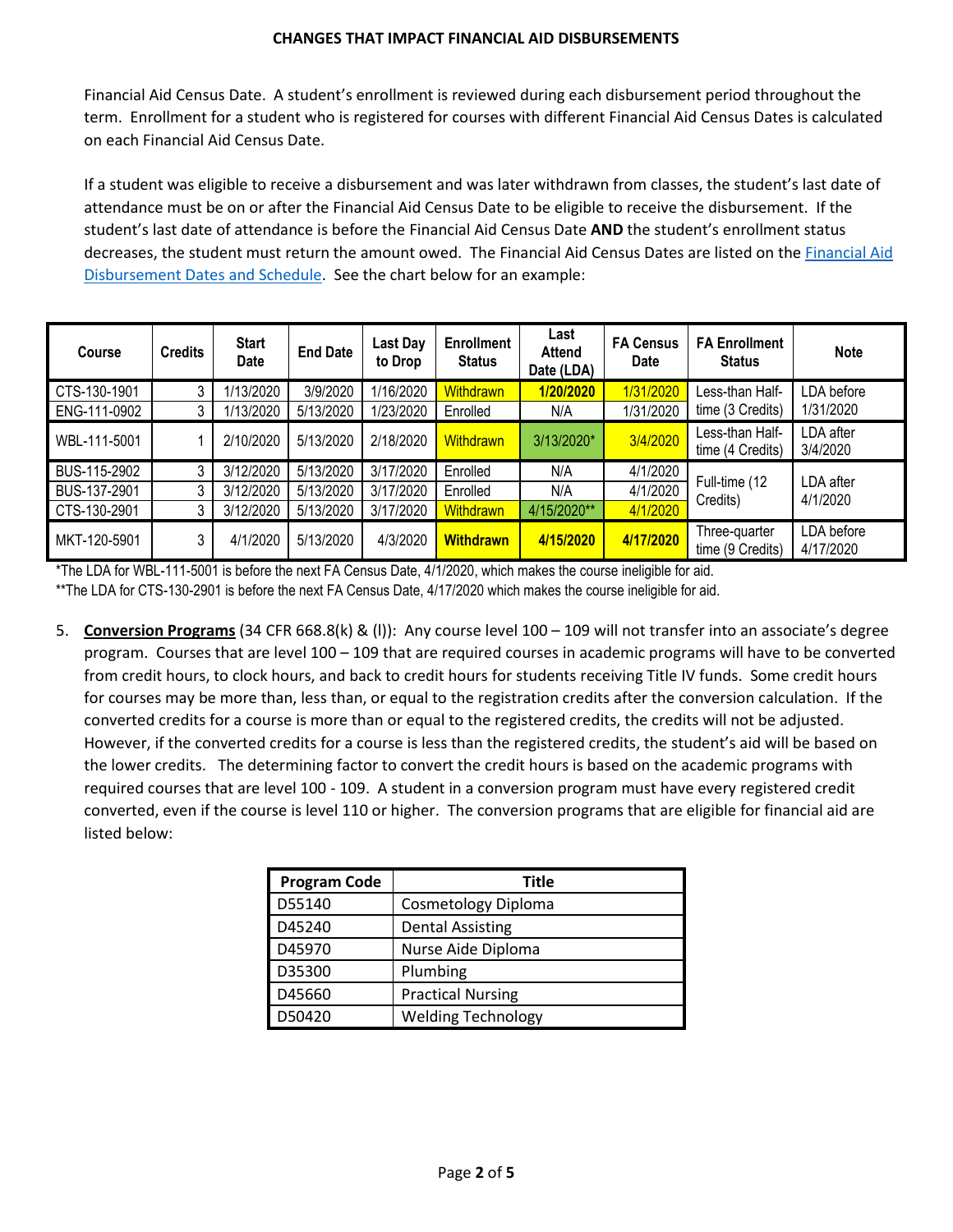## **CHANGES THAT IMPACT FINANCIAL AID DISBURSEMENTS**

| Prefix No.     | <b>Title</b> | <b>Registration Credits</b> | <b>Converted Credits</b> | <b>Financial Aid Credits</b> |
|----------------|--------------|-----------------------------|--------------------------|------------------------------|
| AAA-109        | Course 1     |                             |                          |                              |
| <b>BBB-106</b> | Course 2     |                             |                          |                              |
| <b>CCC-110</b> | Course 3     |                             | 10                       |                              |
| DDD-140        | Course 4     |                             |                          |                              |
| EEE-101        | Course 5     |                             |                          |                              |
| <b>Totals</b>  |              | 18                          | 14                       |                              |

Example of a student's registration credits after the credits are converted:

6. **Return to Title IV (R2T4)** (34 CFR 668.22): A student receiving financial aid who withdraws or stops attending will, in most cases, be required to return a portion of financial aid received. The amount of federal and state funds returned to the federal and state programs will be determined based on the last date of attendance. A student receiving Title IV funds who withdraws on or before the 60% date of the student's scheduled enrollment or a student receiving state funds who withdraws on or before the 35% date of the student's scheduled enrollment could be required to return funds received.

If a student does not withdraw but instead receives a grade of F, the last date of attendance for the course will be used to determine if the F is earned or unearned. An unearned F is regarded as a W for the purposes of a Return of Title IV calculation. These funds must be returned even if the student did not receive a refund from FTCC. A student might owe FTCC and/or the U.S. Department of Education a substantial amount of money. (Aid recalculation is processed before the Return of Title IV calculation for a student receiving the Pell Grant and state funds).

- 7. **Post-withdrawal Disbursement (PWD)**: If a student stops attending classes before Title IV funds are disbursed, the school must determine if Title IV funds could have been disbursed based on the percentage of Title IV funds earned by the student for the days the student participated in classes for the term. The school will process a postwithdrawal disbursement if applicable.
- 8. **Loans Processed for Disbursements:** Loans at FTCC are disbursed in three installments during the fall and spring terms and two installments during the summer session. A student who has accepted the loan offer must be enrolled in at least six credits each date funds are posted to the student's account to be eligible for a loan payment. If a student withdraws from a class, the student's last date of attendance must be on or after the post date to be eligible for a loan payment. A student's enrollment is reviewed during each disbursement period throughout the term.

If a student was eligible to receive a loan payment and was later withdrawn from classes **AND** fell below six credits, the student's last date of attendance must be on or after the post date to be eligible to receive the loan payment. If the student's last date of attendance is before the post date, the student must return the amount owed. See the enrollment example below for a regular loan borrower: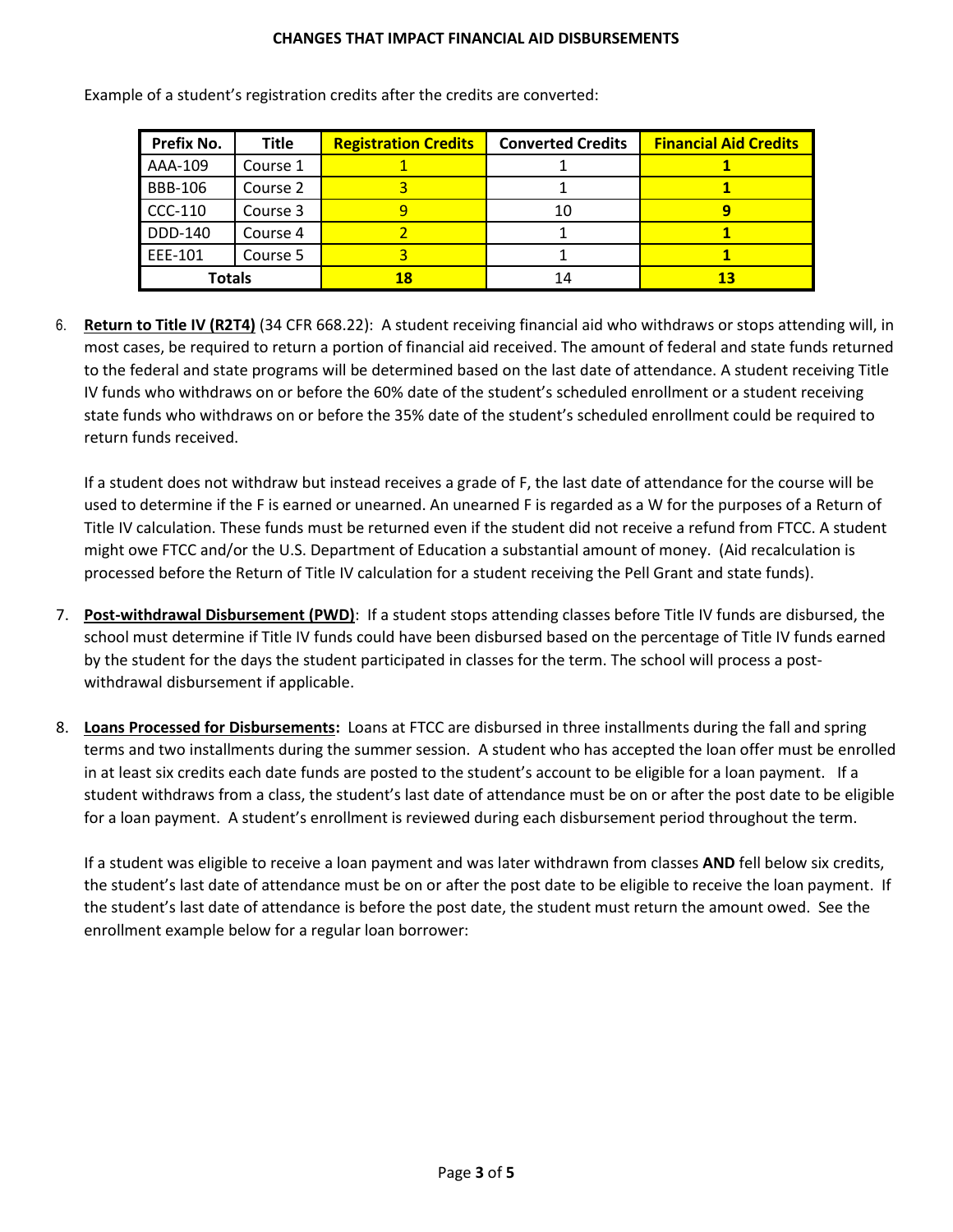## **CHANGES THAT IMPACT FINANCIAL AID DISBURSEMENTS**

| <b>Course</b> | <b>Credits</b> | <b>Start</b><br>Date | <b>End Date</b> | <b>Enrollment</b><br><b>Status</b> | Last<br><b>Attend</b><br>Date (LDA) | <b>Post Date</b> | <b>Disbursement</b><br><b>Date</b> | <b>FA Enrollment</b><br><b>Status</b> | <b>Note</b>                              |
|---------------|----------------|----------------------|-----------------|------------------------------------|-------------------------------------|------------------|------------------------------------|---------------------------------------|------------------------------------------|
| CTS-130-1901  | 3              | 1/13/2020            | 3/9/2020        | Withdrawn                          | 1/20/2020                           |                  |                                    | Less-than Half-                       | Not eligible                             |
| ENG-111-0902  | 3              | 1/13/2020            | 5/13/2020       | Enrolled                           | N/A                                 | 1/31/2020        | 2/11/2020                          | time (3 Credits)                      | for loan<br>disbursement                 |
| WBL-111-5001  |                | 2/10/2020            | 5/13/2020       | Withdrawn                          | 3/13/2020*                          | 3/4/2020         | 3/13/2020                          | Less-than Half-<br>time (4 Credits)   | Not eligible<br>for loan<br>disbursement |
| BUS-115-2902  | 3              | 3/12/2020            | 5/13/2020       | Enrolled                           | N/A                                 |                  |                                    |                                       | Eligible for                             |
| BUS-137-2901  | 3              | 3/12/2020            | 5/13/2020       | Enrolled                           | N/A                                 | 4/1/2020         | 4/10/2020                          | Full-time (12                         | 1st, 2nd, 3rd                            |
| CTS-130-2901  | 3              | 3/12/2020            | 5/13/2020       | Enrolled                           | 4/15/2020**                         |                  |                                    | Credits)                              | loan<br>disbursement                     |
| MKT-120-5901  | 3              | 4/1/2020             | 5/13/2020       | Withdrawn                          | 4/15/2020                           | 4/17/2020        | 4/27/2020                          | Three-quarter<br>time (9 Credits)     | N/A                                      |

- 9. **Loans for the Summer Session**: A student who receives a loan disbursement fall and spring semesters must submit the Summer Loan application. The Summer Loan application will be reviewed by a Financial Aid Technician to ensure that the applicant does not exceed the Cost of Attendance and annual loan limit for the financial aid year nor the aggregate loan limit.
- 10. **Scholarships**: Most outside scholarships require a student to be enrolled in at least six credit hours to receive a disbursement. A student should refer to the "My Awards" screen in Financial Aid Self-Service for additional information about the requirements for the packaged scholarship.
- 11. **Ineligible Courses**: Financial aid will not pay for courses that are not in a student's academic program. Ineligible courses will be listed in the "Other Courses" section of the student's academic program evaluation. A student should seek assistance with course planning from their Academic Advisors.
- 12. **Remedial Courses** (34 CFR 668.20)**:** The federal regulations that govern federal financial aid impose a limit on the total number of developmental courses a student can take and receive federal financial aid. The regulation states, "A student may receive federal aid for up to one academic year's worth of remedial classes. For the purpose of this limit, that is 30 semester hours." A student's academic transcript at FTCC will be reviewed to determine if the student is approaching this limit for developmental coursework, including current enrollment. Developmental coursework includes all classes with a course number less than 100 (i.e., ENG 002, ENG 011, MAT 003, MAT 071, etc.). Federal financial aid (including subsidized, unsubsidized, and plus loans) will not pay for developmental hours in excess of 30 hours.
- 13. **Changes on the FAFSA**: A student may become ineligible for aid after the start of classes because of changes on the FAFSA. A student in this situation will be sent an email from the Financial Aid Office with information on the steps to take to resolve the loss of financial aid eligibility if applicable.
- **14. Transfer Monitoring:** A student's record is sent to the National Student Loan Database System (NSLDS) to verify the student's financial aid history with the Department of Education. Federal regulations require that FTCC send records for all students packaged aid at FTCC to NSLDS for monitoring. A transfer monitoring hold is placed on the student's record until the data is returned from NSLDS. The Transfer Monitoring Hold is usually removed within 48 hours. No action is needed on the student's part. The student's file will be monitored for 120 days. At the end of the 120 days, if the student is still enrolled at FTCC, the student's file will be sent to NSLDS again to continue the monitoring process for an additional 120 days.